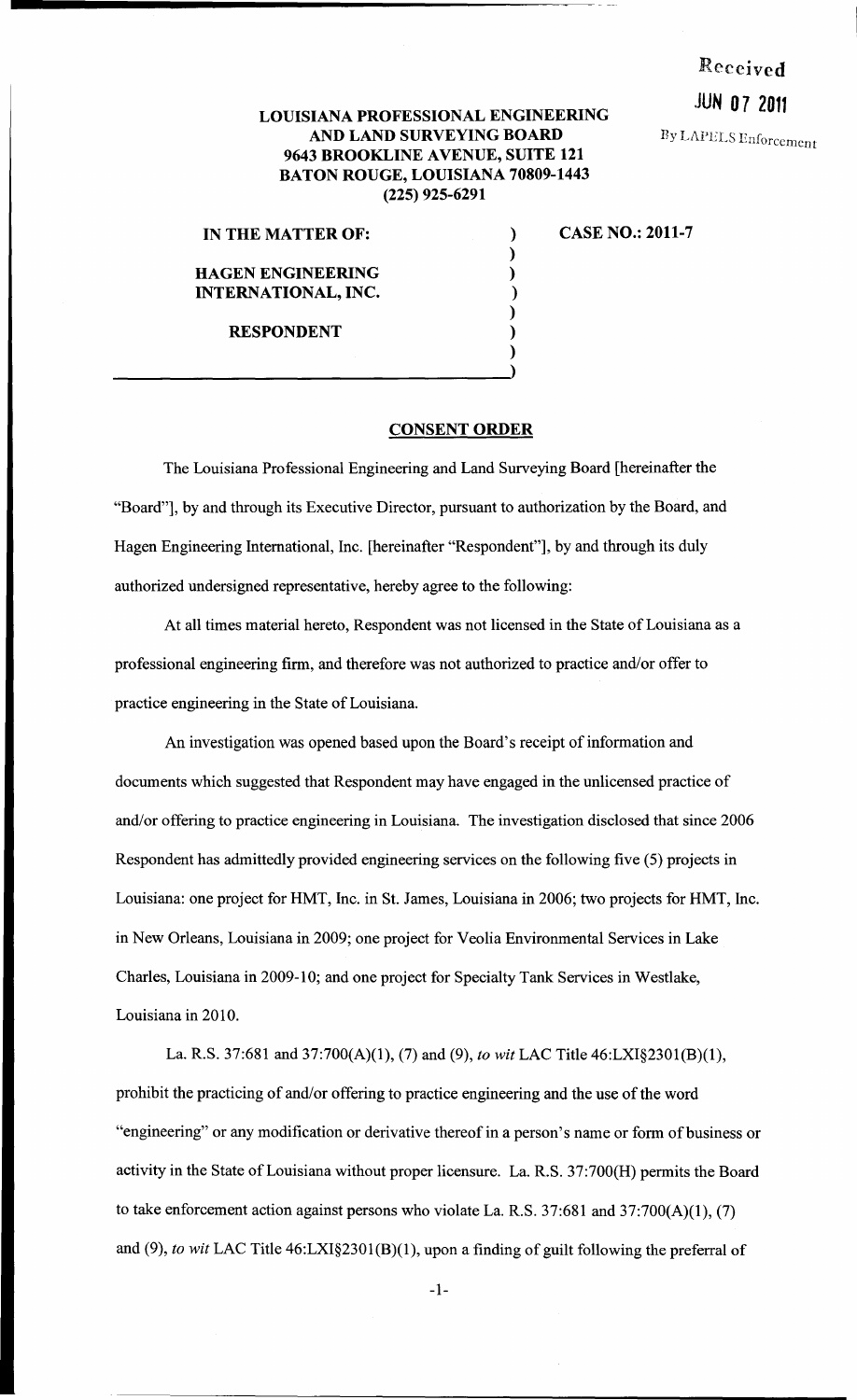charges, notice and hearing and a majority vote of its entire membership authorized to participate in the proceeding. La. R.S. 37:681, La. R.S. 37:700(A)(1), (7) and (9), La. R.S. 37:700(H) and LAC Title 46:LXI§2301(B)(1) were in effect at all times material hereto.

It is undisputed that at all times material hereto Respondent was not licensed to practice and/or offer to practice engineering in Louisiana and that since 2006 Respondent practiced and/or offered to practice engineering and used the word "engineering" in its name or form of business or activity in Louisiana without proper licensure.

By letter dated April28, 2011, the Board gave notice to Respondent that it was considering the preferral of charges against Respondent on the grounds that it may have violated La. R.S. 37:681 and 37:700(A)(1), (7) and (9), *to wit* LAC Title 46:LXI§2301(B)(1), relative to practicing and/or offering to practice engineering and using the word "engineering" or any modification or derivative thereof in a person's name or form of business or activity in Louisiana without proper licensure.

Wishing to dispense with the need for further enforcement action and to conclude the instant proceeding without further delay and expense, for the purpose of this proceeding only, Respondent and the Board do hereby enter into this Consent Order, in which Respondent of its own free will consents to the issuance of a Consent Order by the Board, wherein Respondent agrees to (a) pay a fine of two thousand five hundred (\$2,500.00) dollars, (b) pay administrative costs of five hundred sixty-three and 70/100 (\$563.70) dollars, (c) immediately cease and desist the practicing and/or offering to practice engineering and the use of the word "engineer", "engineering" or any modification or derivative thereof in its firm name or in describing or promoting its business or activities in Louisiana until such time as it is duly licensed by the Board and (d) the publication of this Consent Order on the Board's website and a summary of this matter in the Board's official journal, the Louisiana Engineer and Surveyor Journal, and the reporting of this matter to the National Council of Examiners for Engineering and Surveying (NCEES), identifying Respondent by name.

Respondent admits to violations of the referenced laws and/or rules regarding the practicing of and/or offering to practice engineering and the use of the word "engineering" or any modification or derivative thereof in a person's name or form of business or activity in the Louisiana without proper licensure. Respondent acknowledges awareness of said laws and/or

-2-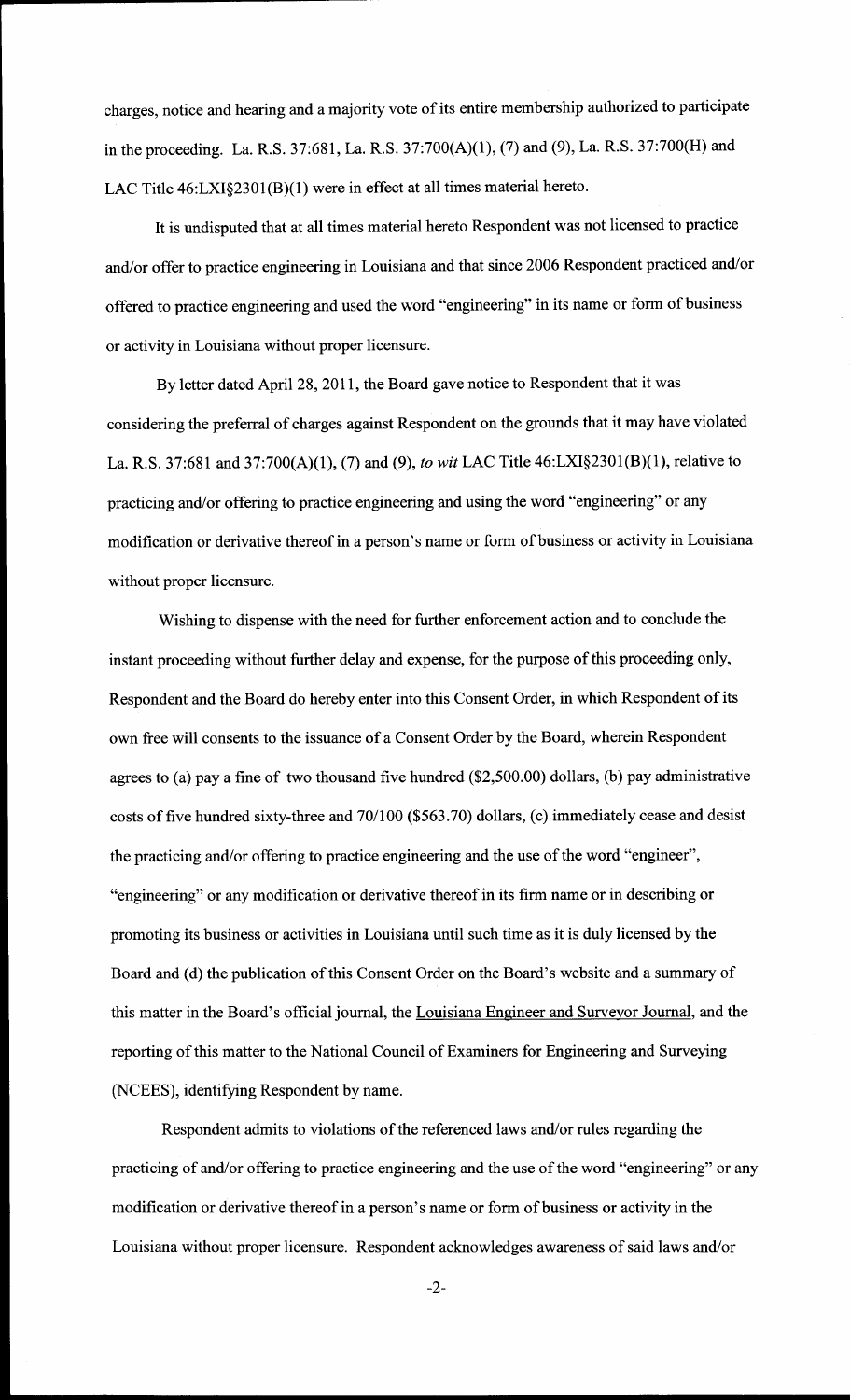rules and states that it will comply with all applicable laws and rules henceforth. Respondent has been advised of its right to be represented by counsel before the Board and/or to appear at any hearing personally or by counsel and present witnesses and evidence on its own behalf, and it hereby waives this right and its right to appeal; and it states affirmatively that it has been afforded all administrative remedies due it under the law.

Therefore, in consideration of the foregoing and by signing this Consent Order, Respondent does hereby waive its right to a hearing before the Board, to the presenting of evidence and witnesses on its behalf, to Findings of Fact and Conclusions of Law in this case, and to judicial review of this Consent Order.

Respondent hereby represents (a) that it fully understands the meaning and intent of this Consent Order, including but not limited to its final and binding effect, (b) that it has voluntarily entered into this Consent Order and that no other promise or agreement of any kind has been made to or with him by any person whatsoever to cause the execution of this instrument and (c) that the sanctions set forth in this Consent Order do not prevent the Board from taking further disciplinary or enforcement action against Respondent on matters not specifically addressed in this Consent Order.

WHEREFORE, the Louisiana Professional Engineering and Land Surveying Board and Respondent agree that:

1. Respondent shall pay a fine of two thousand five hundred (\$2,500.00) dollars, which shall be tendered to the Board by certified check payable to the Board, due upon the signing of this Consent Order; and

 $\sqrt{1-x^2}$  2. J'(! 5"~3. 7 *0*  Respondent shall pay administrative costs of five hundred sixty-three and 70/100 (\$325.58) dollars, which shall be tendered to the Board by certified check payable to the Board, due upon the signing of this Consent Order; and

3. Respondent shall immediately cease and desist the practicing and/or offering to practice engineering and the use of the word "engineer", "engineering" or any modification or derivative thereof in its firm name or in describing or promoting its business or activities in Louisiana until such time as it is duly licensed by the Board; and

4. This Consent Order shall be published on the Board's website and a summary of this matter shall be printed in the official journal of the Board, the Louisiana Engineer and

-3-